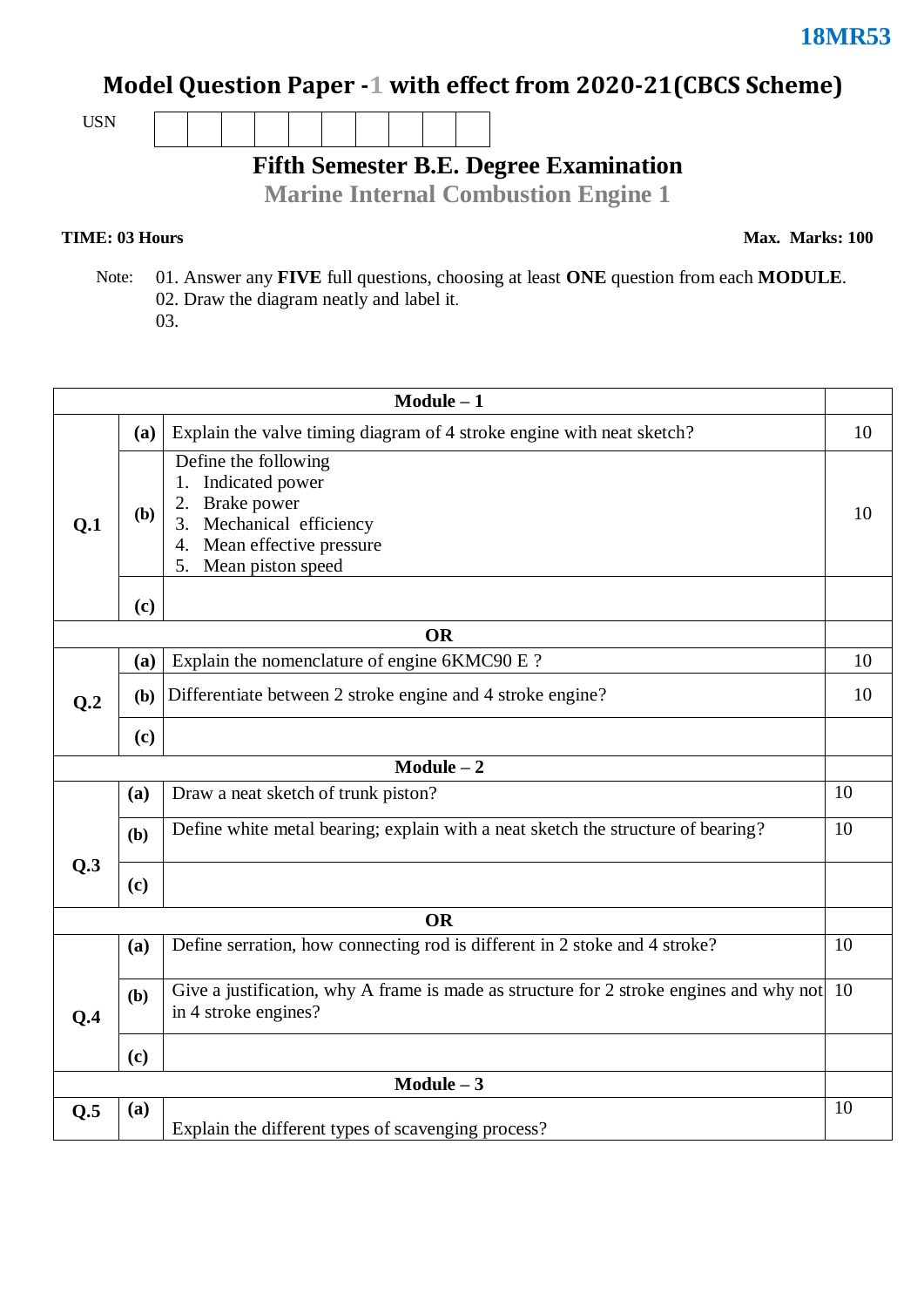## **18MR53**

|              | Describe the defective/ faulty encountered in turbo charger?<br><b>(b)</b> |                                                                                                                                                                         |    |  |  |  |
|--------------|----------------------------------------------------------------------------|-------------------------------------------------------------------------------------------------------------------------------------------------------------------------|----|--|--|--|
|              | (c)                                                                        |                                                                                                                                                                         |    |  |  |  |
| <b>OR</b>    |                                                                            |                                                                                                                                                                         |    |  |  |  |
|              | (a)                                                                        | Explain pulse type turbo charger, state its advantage and disadvantage?                                                                                                 | 10 |  |  |  |
| Q.6          | (b)                                                                        | Draw a neat sketch of axial flow turbocharger?                                                                                                                          |    |  |  |  |
|              |                                                                            |                                                                                                                                                                         |    |  |  |  |
|              | (c)                                                                        |                                                                                                                                                                         |    |  |  |  |
|              |                                                                            | $Module - 4$                                                                                                                                                            |    |  |  |  |
|              | (a)                                                                        | Explain the cause and prevention and action of scavenge fire?                                                                                                           | 10 |  |  |  |
|              | (b)                                                                        | Draw a neat sketch of fuel infector and label the parts?                                                                                                                | 10 |  |  |  |
| Q.7          | (c)                                                                        |                                                                                                                                                                         |    |  |  |  |
|              | <b>OR</b>                                                                  |                                                                                                                                                                         |    |  |  |  |
|              | (a)                                                                        | Sketch and explain the crankcase relief door?                                                                                                                           | 10 |  |  |  |
|              |                                                                            |                                                                                                                                                                         |    |  |  |  |
| Q.8          | (b)                                                                        | In ship, the fuel stored in bunker tank started fouling, what action and preparation you<br>are going to take after seeing this incident?                               | 10 |  |  |  |
|              | (c)                                                                        |                                                                                                                                                                         |    |  |  |  |
| $Module - 5$ |                                                                            |                                                                                                                                                                         |    |  |  |  |
| Q.9          | (a)                                                                        | Explain the different types of lubrications?                                                                                                                            | 10 |  |  |  |
|              | (b)                                                                        | The ship has taken lubricants 500T from Singapore , they started the voyage and reached 10<br>Dubai, the report from lab has come, describe the contents in lab report? |    |  |  |  |
|              | (c)                                                                        |                                                                                                                                                                         |    |  |  |  |
| <b>OR</b>    |                                                                            |                                                                                                                                                                         |    |  |  |  |
| Q.10         | (a)                                                                        | Explain the properties of lubricants                                                                                                                                    | 10 |  |  |  |
|              | (b)                                                                        | Sketch the lubrication line diagram of auxiliary engine?                                                                                                                |    |  |  |  |
|              | (c)                                                                        |                                                                                                                                                                         |    |  |  |  |
|              |                                                                            |                                                                                                                                                                         |    |  |  |  |